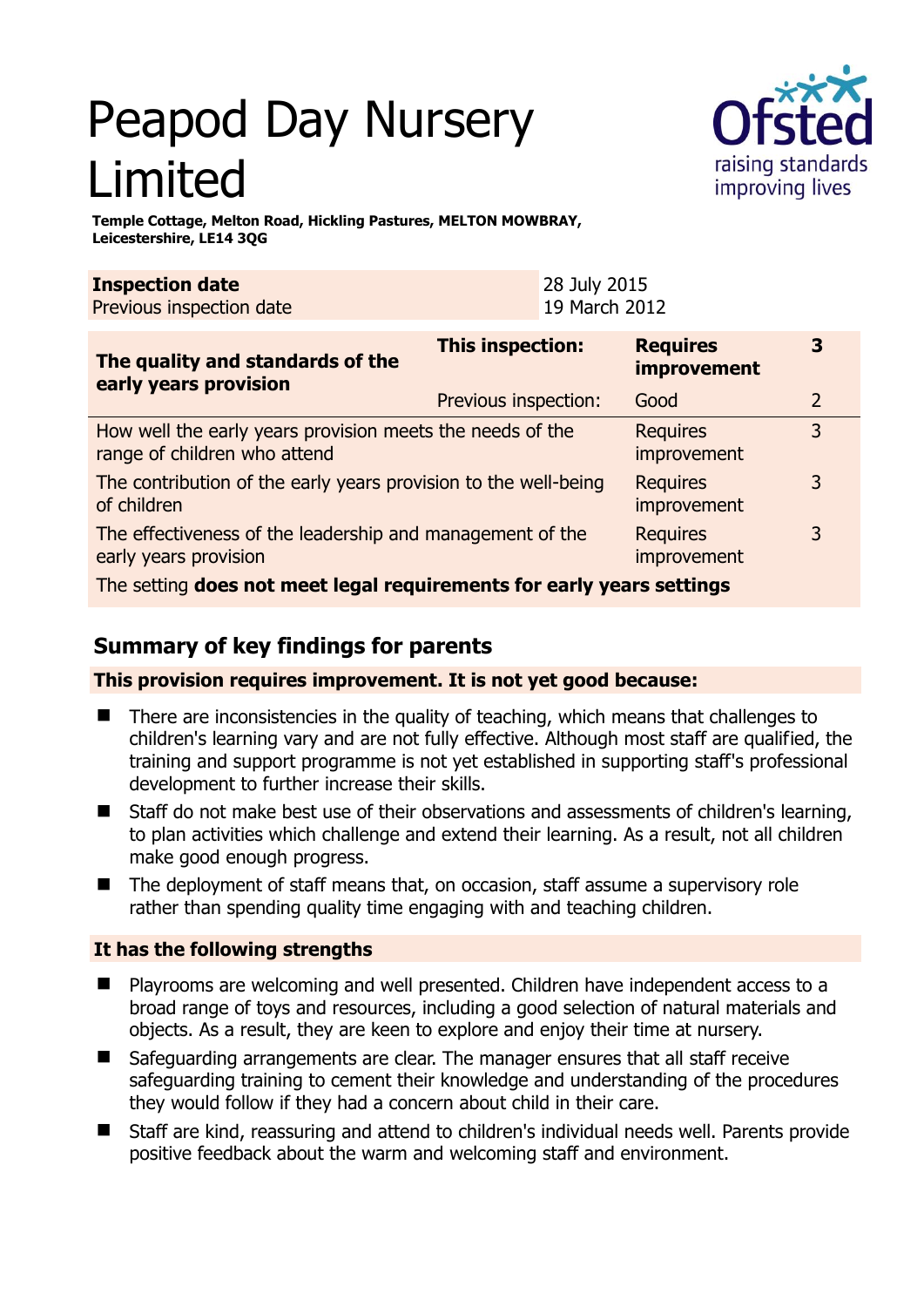# **What the setting needs to do to improve further**

#### **To meet the requirements of the Early Years Foundation Stage the provider must:**

- monitor staff practice and support their ongoing professional development effectively so teaching improves
- improve the use of observation and assessment to plan activities that offer sufficient challenge and are tailored to children's individual learning needs.

## **To further improve the quality of the early years provision the provider should:**

 $\blacksquare$  reconsider the deployment of staff to ensure they are able to consistently provide children with good support.

#### **Inspection activities**

- The inspector observed activities in the three playrooms and outside and spoke to children and staff when appropriate.
- The inspector viewed all areas accessed by children, including the outdoor environment.
- The inspector carried out a joint observation with the manager.
- The inspector looked at children's assessment records and the planning.
- The inspector met with managers and looked at a range of policies and procedures and checked evidence of staff suitability and qualifications.
- The inspector took account of the views of the parents and carers by speaking to them on the day of the inspection and by reading their written comments.

#### **Inspector**

Claire Jenner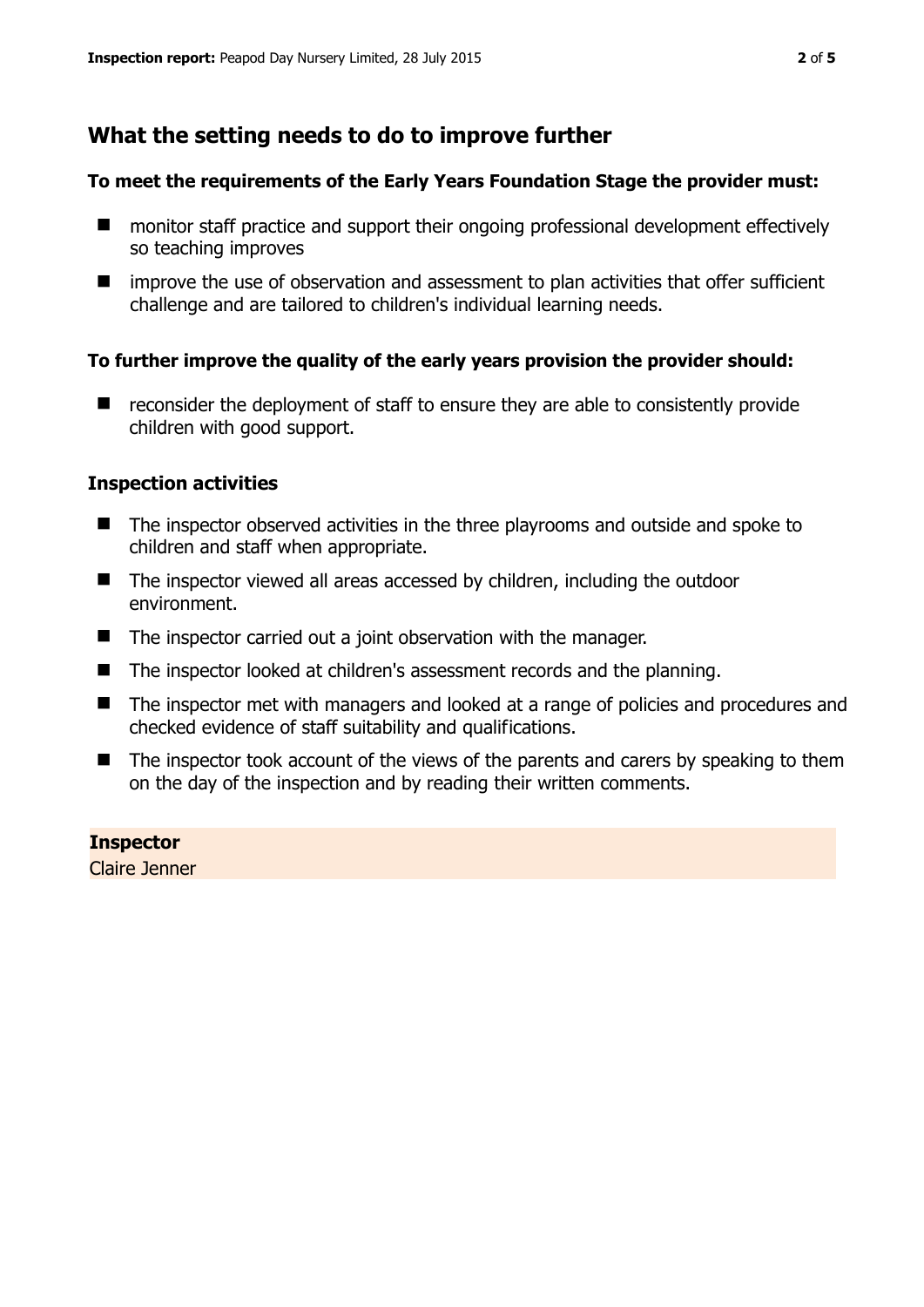# **Inspection findings**

#### **How well the early years provision meets the needs of the range of children who attend. This requires improvement**

Children play in an inviting learning environment where they are free to choose what they would like to play with. Staff observe and assess children's progress regularly. The nursery recently introduced a web-based system which they use to help them identify children's next steps in learning. However, they do not always use this information to plan effectively for individual children. As a result, on occasion, activities lack challenge and do not have clear objectives and there are inconsistencies in teaching. For example, group games outside lack focus and staff are sometimes too quick to answer questions for children. Children of all ages enjoy a variety of sensory and creative experiences. Younger children paint their hands and tools to make marks on paper. Older children paint more intricate pictures, showing their interpretations of what it looks like inside a chicken egg. They show their growing knowledge of lifecycles as they retell their experiences of incubating eggs at nursery.

## **The contribution of the early years provision to the well-being of children requires improvement**

Children build good relationships with staff and one another. They play well together and staff are positive role models, helping children to manage their own behaviour. Staff are supportive of each other. However, they are not always deployed effectively within the nursery. This restricts the opportunities they have to engage meaningfully with children. In addition, on occasion, this delays children's move up to the next age group when they are ready for the next challenge. Staff gain good information from parents when children first attend. They offer flexible settling-in sessions, which they adapt to meet the needs of each child. Staff promote healthy lifestyles. Children eat well and thoroughly enjoy the freshly prepared meals and snacks. They enjoy frequent outdoor play sessions and staff make use of the adjoining farm facilities when staffing allows. Children learn to be independent in their self-care routines. For example, they take themselves to the toilet and wash their hands. This helps them develop the skills they need for starting school.

#### **The effectiveness of the leadership and management of the early years provision requires improvement**

Since the last inspection, there have been some changes in management and staff. The manager promotes staff morale, which helps to secure ongoing improvements. They have strengthened their knowledge of the safeguarding and welfare requirements. Robust recruitment and vetting procedures ensure suitable staff work with the children. As a result, children's safety and well-being are effectively promoted. Records are generally well maintained. Annual appraisals and more frequent supervision meetings provide some opportunities for managers and staff to discuss professional development. However, these arrangements are not yet focused enough on raising the quality of teaching. Staff have created effective relationships with other settings, which provides consistency for children's care and learning. Parents confirm how happy they are with the progress their children make.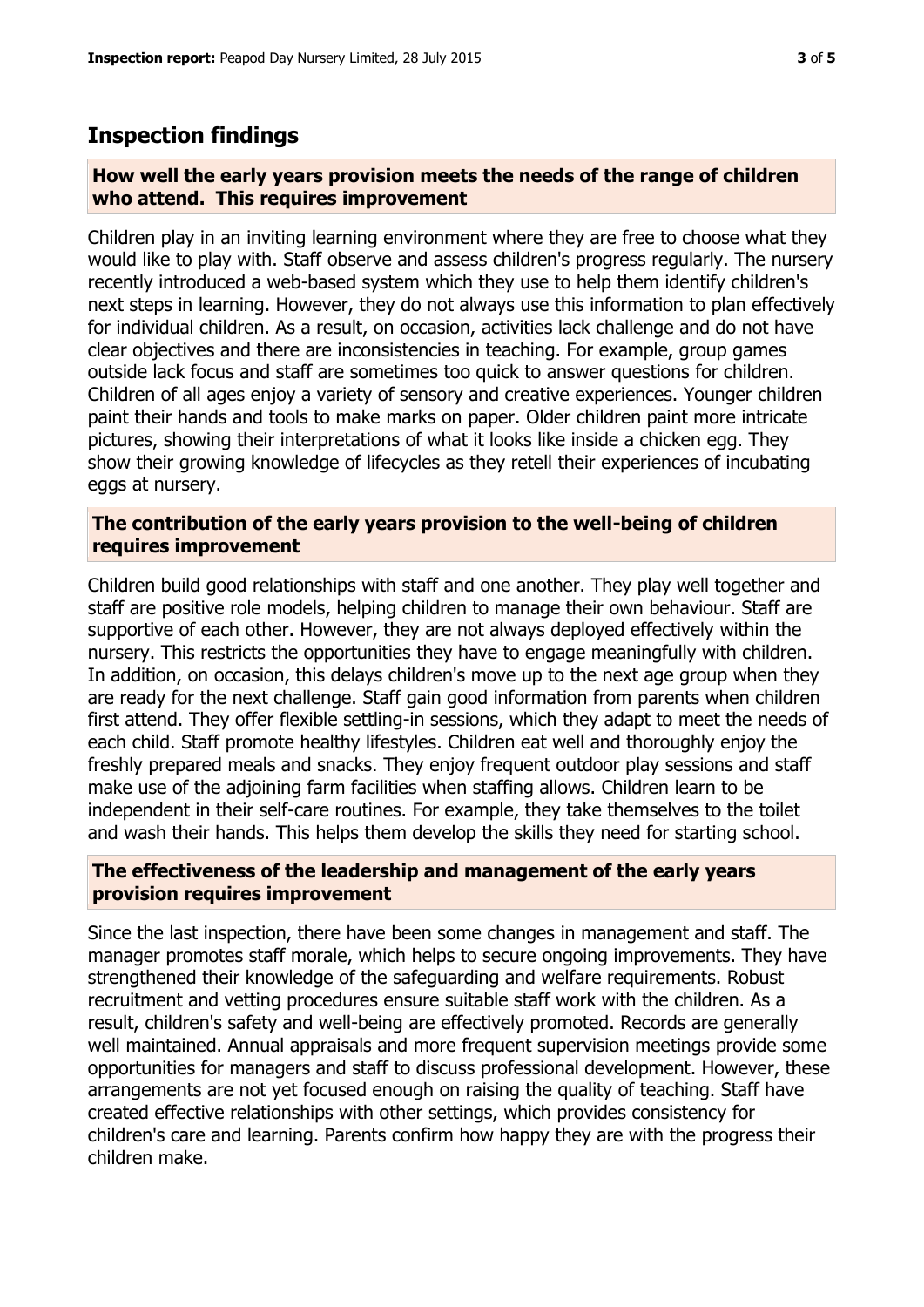# **Setting details**

| Unique reference number           | EY223201                       |
|-----------------------------------|--------------------------------|
| <b>Local authority</b>            | Nottinghamshire                |
| <b>Inspection number</b>          | 869846                         |
| <b>Type of provision</b>          | Full-time provision            |
| <b>Registration category</b>      | Childcare - Non-Domestic       |
| Age range of children             | $0 - 5$                        |
| <b>Total number of places</b>     | 29                             |
| <b>Number of children on roll</b> | 39                             |
| <b>Name of provider</b>           | The Peapod Day Nursery Limited |
| Date of previous inspection       | 19 March 2012                  |
| <b>Telephone number</b>           | 01949 81522                    |

Peapod Day Nursery Limited opened in 2002. The nursery operates on a Monday to Friday, from 7.30am to 6pm, all year round. There is a total of eight members of staff who work with the children, seven of whom hold qualifications, including two members of staff who have early years degrees.

This inspection was carried out by Ofsted under sections 49 and 50 of the Childcare Act 2006 on the quality and standards of provision that is registered on the Early Years Register. The registered person must ensure that this provision complies with the statutory framework for children's learning, development and care, known as the Early Years Foundation Stage.

Any complaints about the inspection or the report should be made following the procedures set out in the guidance 'Complaints procedure: raising concerns and making complaints about Ofsted', which is available from Ofsted's website: www.gov.uk/government/organisations/ofsted. If you would like Ofsted to send you a copy of the guidance, please telephone 0300 123 4234, or email enquiries@ofsted.gov.uk.